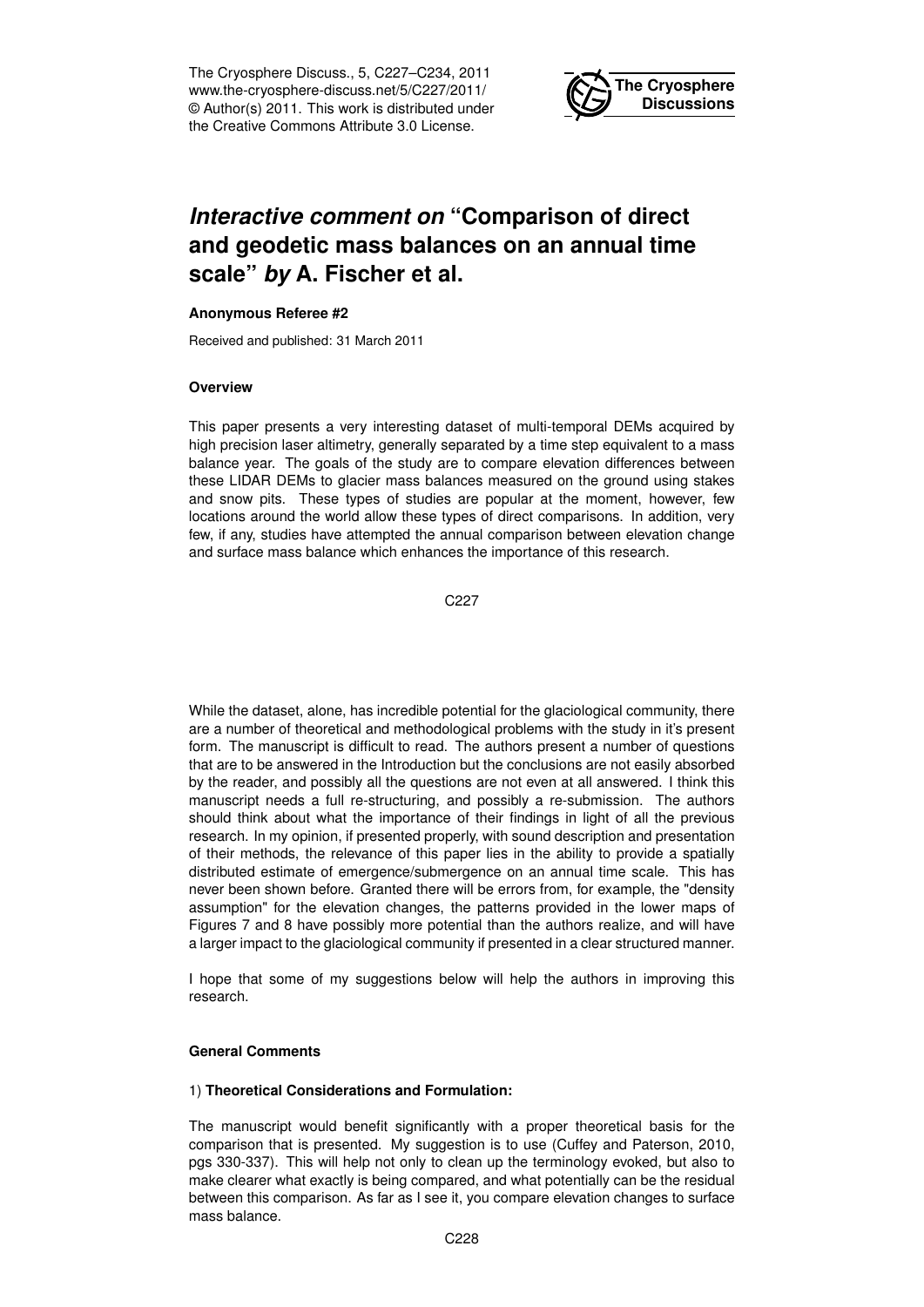I think there is a misconception of elevation differences at pixels and the geodetic balance which is an integration of all pixels over the glacier area. Equations [2,3,4] are provided to describe a "geodetic balance", and is presented in a manner that is difficult to follow. I suggest a significant revision of this section. For estimating the volume change, one can look at (Etzelmüller, 2000). A geodetic balance is the volume change of an entire glacier normalized by the glacier area, converted into mass or ice equivalent units (as the authors have described), generally provided as an annual rate. This balance is theoretically equal to the surface mass balance (as measured directly in the field using stakes and snow pits), only in cases of a non-calving glacier (which is the case for these two glaciers?) with negligible basal balance (?) AND only when the elevation changes are integrated over the entire glacier, such that the dynamical effects on individual elevation changes cancel due to mass conservation (see the equations in Cuffey and Paterson, 2010). There is much literature available that have not been referenced that describe this point and some that further make corrections to account for retreat in the non-equilibrium cases (see e.g. Krimmel, 1999; Elsberg et al., 2001; Cox and March, 2004).

In light of this point, I believe Figures 7 and 8 do not show geodetic balance  $(b_q)$ , but rather show water equivalent elevation changes. An interesting comparison, which would significantly contribute to the results of this manuscript, is that the difference between the two, as presented in the bottom plots of Figures 7 and 8, is somewhat related to the emergence/submergence velocities. This point is discussed in the manuscript, but is not easily extractable by the reader. More focus should be given to this in a clear manner, possible as a section in the Results, or even inclusion as a Discussion. Also, how accurate could the estimate of the submergence/emergence estimates at each individual pixel be, as shown by the bottom maps of Figures 7 and 8.

C229

Furthermore, the terminology for ice submergence/emergence needs to be implemented along with an explanation of the difference between these velocities and the horizontal velocity. Following from the above comment, I also recommend a significant revision of section 5.4. The equation here is not completely wrong, though the derivation is difficult to follow, and Figure 2 is difficult to understand, and I am not exactly sure what the authors are calculating. If I understand this correctly, you are measuring the stake positions with dGPS and the mass balance from the change in *exposed stake length*, and then you combine this with the elevation change as measured from the DEMs? Or do you correct change in elevation of the top of the stake for the horizontal slope of the movement between the two measurements (where do you get this? The DEMs)? A nice summary of the equations for the latter approach can be found in Bamber and Payne (2004) (pg 12). This point needs to be clearer, as it probably is one of the most important results of the paper. By revising these points, the results presented in Table 7, 8 and 9 may become clearer. As these Tables are now, I find it difficult to understand what exactly is being presented by them.

In summary, I wonder with the data provided in this manuscript, if it is not possible to provide two independent estimates of ice submergence/emergence at the stakes? One from the comparison between surface mass balance and elevation change. And another by using the measurements of stake velocities as measured from the top of the stake, and using the equations in Bamber and Payne (2004) (pg 12). If so, this could make a wonderful discussion figure and possibly replace Table 9, in which the importance is difficult to extract.

## 2) **Elevation Change methodological description and implementation:**

In terms of Lidar DEM comparison, it is quite apparent that a lot of work was involved with measuring the ground control points (GCPs). It is, however, unclear what purpose they serve. Are they used to make a transformation between the LIDAR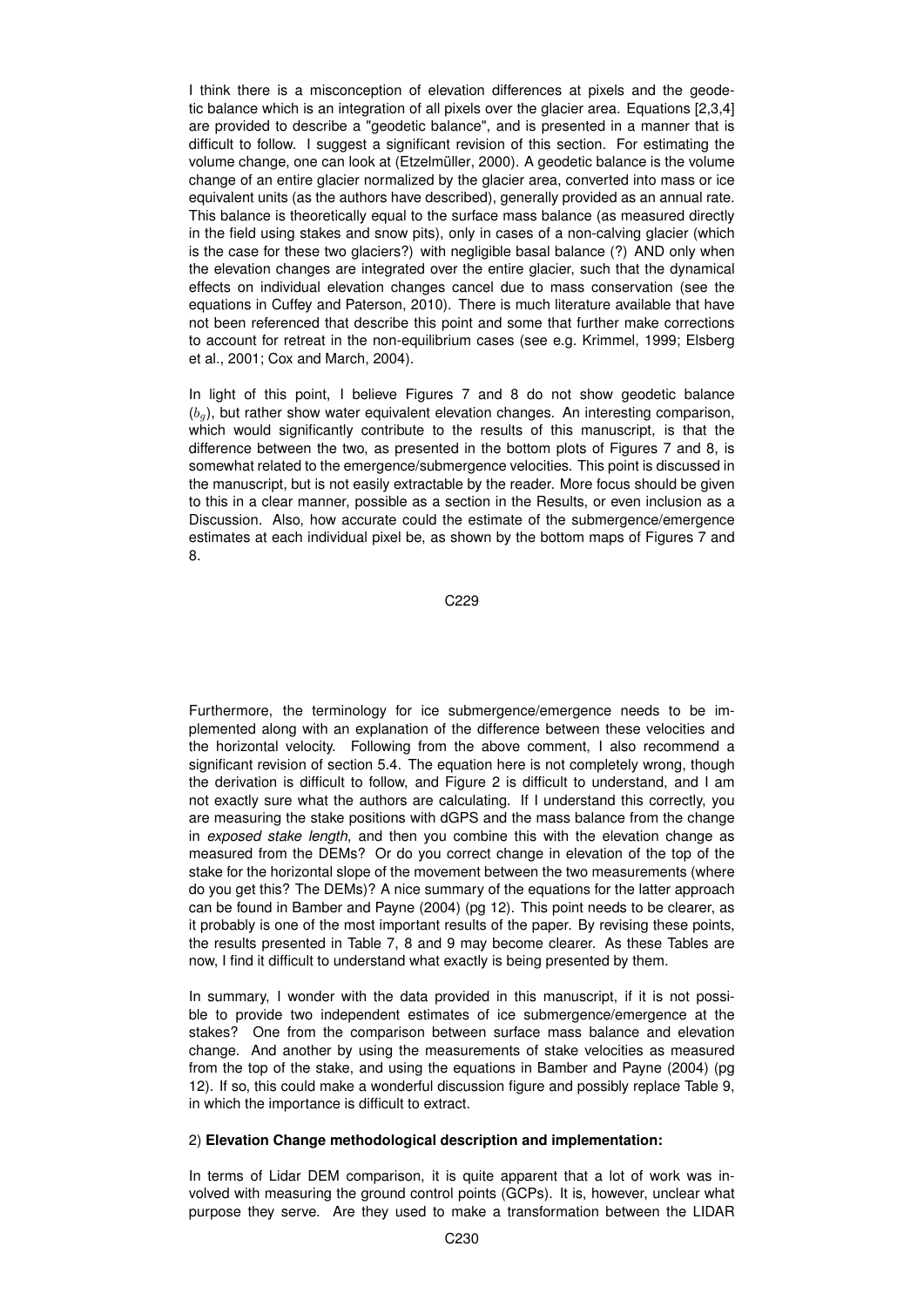DEMs to the local coordinate system used by the GCPs? If so, how were the DEMs tied to the GCPs? Also, what projection are the GCPs and what projection are the DEMs?

It is clear, however, that the GCPs are being used to assess the quality of the DEMs. To this avail, the biases presented between each individual DEM and the GCPs in Table 2 represent the bias to the "GCP" system, but not to the biases in each DEM comparison. The difference in bias, for example between 2001 and 2002, makes up at least 30% of the difference between direct and geodetic balances presented in Table 5 (The bias between 2003 and 2004, Table 4, may actually explain up to 100% of the 2003/2004 difference, $b_d$  -  $b_g$  in Table 5 and Table 6). In a minimum, this point (for all DEM comparisons) should be analyzed, acknowledged and made clearer in the text.

Following this, I wonder why the authors do not simply use the DEM differences on stable terrain to assess the uncertainty of each individual geodetic balance (i.e. DEM 2001 vs. DEM 2002)? It is clear that GCPs are very accurate, but statistically, there are only 51 of them. Also, what is important is the coherency between each subsequent DEM to the previous one, rather than how they compare to the GCPs. One could also triangulation at least 3 DEMs which results in the overall uncertainty of the bias, and possibly make corrections if need be. At a minimum, one should analyze the mean difference over stable terrain to make corrections to the derived changes for this mean bias (Berthier et al., 2007; Schiefer et al., 2007; Nuth and Kääb, 2011). Additionally, the statistical strength of this comparison containing thousands, if not millions, of pixels, will provide a more robust estimate of the bias between the DEMs, and at a minimum, help explain some of the differences between the direct and geodetic balances provided in Tables 5 and 6.

## 3) **Presentation quality:**

There are 9 Tables and 9 Figures. I think that some of the tables can be reduced, and

C231

possibly replaced by figures. Also, Are figures 3, 4 and 6 necessary? Little additional information is provided by Figure 6, especially, and it leads the reader unsure on how you geometrically corrected those images to extract firn line locations? It would be interesting to see more of the elevation change and mass balance maps, and the difference between them.

## 4) **Errors**

Error estimates need to be provided for all numbers. For example as it stands now, it is not possible to assess whether the differences between the geodetic balance and the surface mass balance are significant.

## 5) **Surface vs. Planimetric area**

I have difficulty understanding the relevance of this in particular. Considering your stakes generally are drilled in vertically, and measurements are made vertical, then I do not see a problem with surface area, except on very large slopes. In addition, how does this affect your elevation changes? Lidar waveforms? Since your elevation changes are also measured in the vertical, what is the relevance of surface vs. planimetric areas?

# 6) **Manuscript Structure**

The manuscript requires restructuring in order to help the flow of the manuscript and the presentation of the results. One suggestion is to begin with mass continuity theory describing the individual parameters. Then the data and methods can be shown for each of the individual parameters. The results can then contain the comparison between the two. A discussion would be beneficial for errors associated with both measurements and the possibility that the residual between elevation change and surface mass balance may represent a dynamic term (submergence/emergence). I think the authors should determine what is exactly the significance of this work, and outline that as one story line. As it reads now, there are many story lines without any